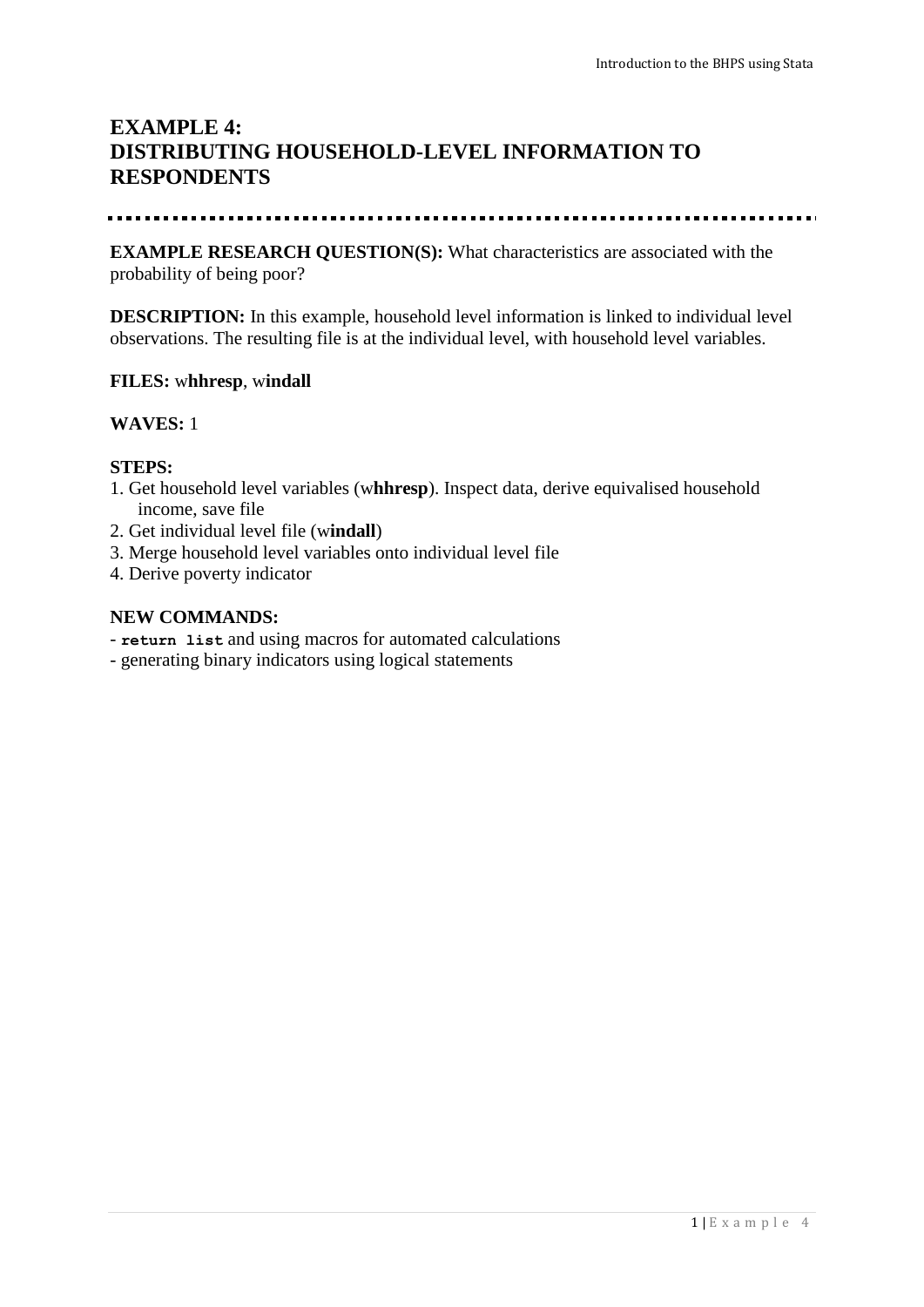# **4.1 HOUSEHOLD LEVEL VARIABLES**

First we will read in the household level variables from **ahhresp**:

**use "\$dir1/ahhresp", clear**

*Task: Inspect this dataset. How many observations does it contain? How many variables? Which variable identifies the households?*

Next let's inspect the household income variables:

#### **describe afihh\***

Note the use of \* in place of one or more characters in the variable name (which means all variables which begin with **afihh** will be described)

In the following we will be working with **afihhmn**. This variable is derived by summing up all components of income in the month before the interview, for all members of the household. It includes imputed data.

Imputation is a method of dealing with missing data. It is used in the special case where a sample member gave an interview, but did not answer certain questions. If the respondents who refuse to answer questions on income tend to have higher or lower incomes than those who do answer, then ignoring the missing data will lead to biased estimates. Imputation is used to estimate the likely value of the missing variable and thereby reduce the risk of nonresponse bias. In the BHPS imputation is used for few variables, one of which is household income.

The imputation flag variable **fihhmni** takes a value 0 if there was no imputation, 1 if some component of an individual household member's income was imputed, and 2 if the whole income of one or more household members was imputed.

*Question: In which proportion of households was income imputed for at least one household member?*

*Question: What does the distribution of household monthly income look like? What are the mean, median, minimum and maximum values?*

When comparing household incomes, we will use a conversion factor to adjust for the effects of household size and composition on the needs of the household. We will use the conversion factor provided in the BHPS data, which is the McClements scale (**afieqfcb**). To get an idea of how this conversion factor works, let's tabulate the scale by household size:

**table ahhsize, contents(mean afieqfcb min afieqfcb max afieqfcb) /// format(%9.2f)**

Note that **table** is a different command from **tabulate** (which you can abbreviate to **tab**). **tabulate** does not allow the option **contents**.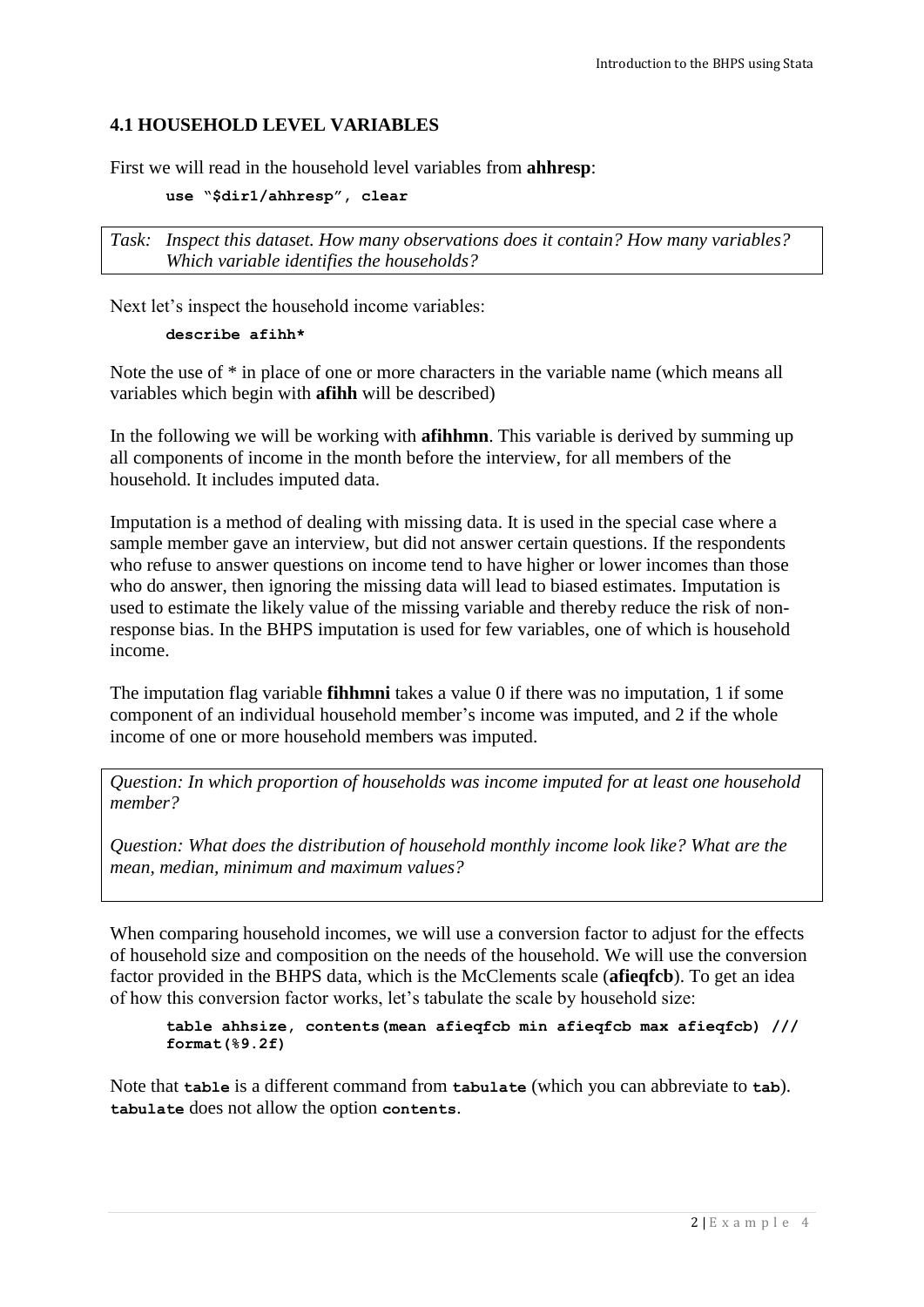Remember that /// tells Stata that the command continues in the following line. This only works if you run it from a do-file. To run the **table** command interactively, you need to write the entire command in a single line, without ///.

Household incomes cannot be compared across households because households vary by size. Suppose there are two households with household incomes of £1000 each. One consists of just one person, the other a couple. The person in the first household can consume all she can buy with £1000 while each person in the second household can consume some proportion (perhaps half) of the goods that they buy with £1000. So, the effective income that each person in this household has access to is £500. However, some things can be used by one or more persons at no extra cost such as apartment, television, dining table, etc. If we take that into account then each person in this two-person household may enjoy a standard of living that a single person with household income £750 does. In other words, single person household income of £750 is *equivalent* to two-person household income of £1000. There are different methods of calculating these equivalence scales and one such is the **McClements Scale.** In the BHPS we calculate equivalised household income by dividing the monthly household income by the McClements Scale equivalence scale. That is, the monthly income of one-person households is divided by 0.61; the income of an 11-person household is divided by 2.81. This reflects the fact that a one person household with a, say, £2000 monthly income is better off financially than an 11 person household with the same amount of income:

```
gen aefihhmn = afihhmn/afieqfcb
lab var aefihhmn "equivalised HH income"
inspect aefihhmn
```
Two other household level variables we will use are household size (**ahhsize**) and household type (**ahhtype**).

*Question: What proportion of households are one-person households? What proportion are couples without children?*

Now we will clear up and keep only the variables we will need later, sort the file and save it:

**keep ahid aefihhmn ahhsize ahhtype compress sort ahid save ahhrespjunk, replace**

# **4.2 INDIVIDUAL LEVEL FILE**

Now open the individual level file, which contains observations for all household members: **use "\$dir1/aindall", clear**

*Task: Check the number of observations. Check that the file contains all household members.* 

*Question: How many children younger than 16 are represented? (Tip: aivfio)*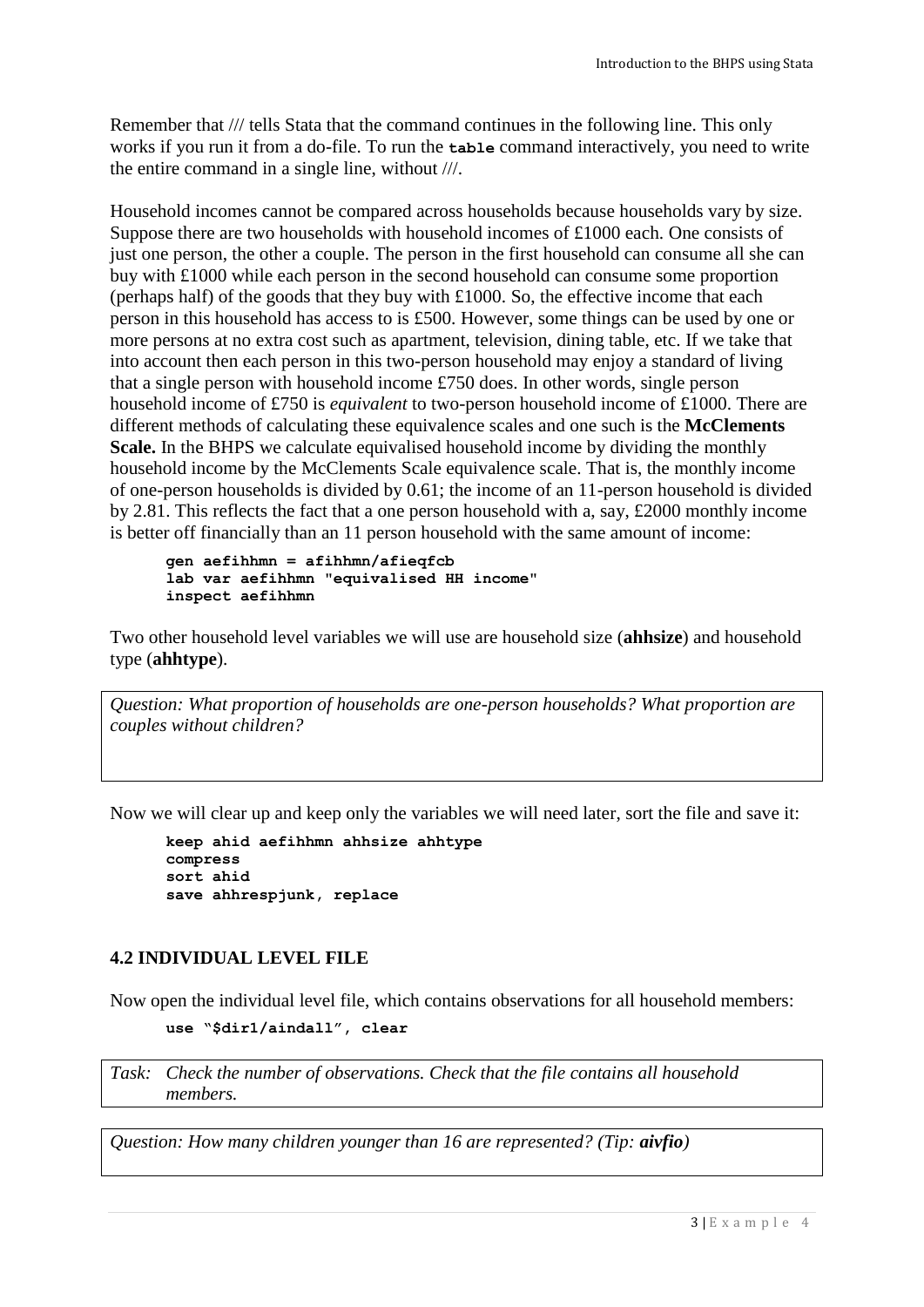Clear up, keep only those variables we will be using later, and sort in preparation for merging. (**axewght** is the cross-sectional weight for all enumerated household members, which we will use to calculate the poverty line. More on weights in Example 7.)

**keep pid ahid axewght sort ahid**

# **4.3 MERGE HOUSEHOLD LEVEL VARIABLES ONTO INDIVIDUAL LEVEL FILE**

Next we merge the household level variables onto the individual level file which is currently open, using the **ahid** household identifier as the linkage variable. As the individual level file is the one open and we are merging the household level file onto it and multiple individuals will match onto one household (in case of households with more than one member) this will be a many-to-one merge:

**merge m:1 ahid using ahhrespjunk**

Check that all observations were successfully merged:

```
tab _merge
drop _merge
```
Inspect the resulting data file: **sort ahid list in 1/50, sepby(ahid)**

And delete the file we no longer need. Note that the command **erase** requires the file extension **.dta**. This is to safeguard against inadvertently deleting datasets:

**erase ahhrespjunk.dta**

The file creation is now completed.

# **4.4 DERIVATION OF POVERTY INDICATOR**

We will define the poverty line as 60% of median household income. To calculate this line, we will weight observations to adjust for non-response. Note that if you add the option **detail** to the **summarize** command, Stata displays additional summary statistics:

**summ aefihhmn [aw = axewght], detail**

**[aw = axewght]** specifies the weighting variable and type. More on weighting in Exercise 7.

The output from the above command tells us the median household income is 1114.299. We could calculate the poverty line as .6\*1114.299. But this would be error prone. It is better to automate the calculation by retrieving the values automatically stored by Stata. With each estimation command Stata executes, it automatically stores a range of statistics which can later be retrieved and used. For the **summarize** command, Stata stores the following: **r**(N) contains the number of observations,  $\bf{r}$  (mean) contains the mean,  $\bf{p}$  (90) the 90<sup>th</sup> percentile, etc. To check which statistics Stata has stored, type:

**return list**